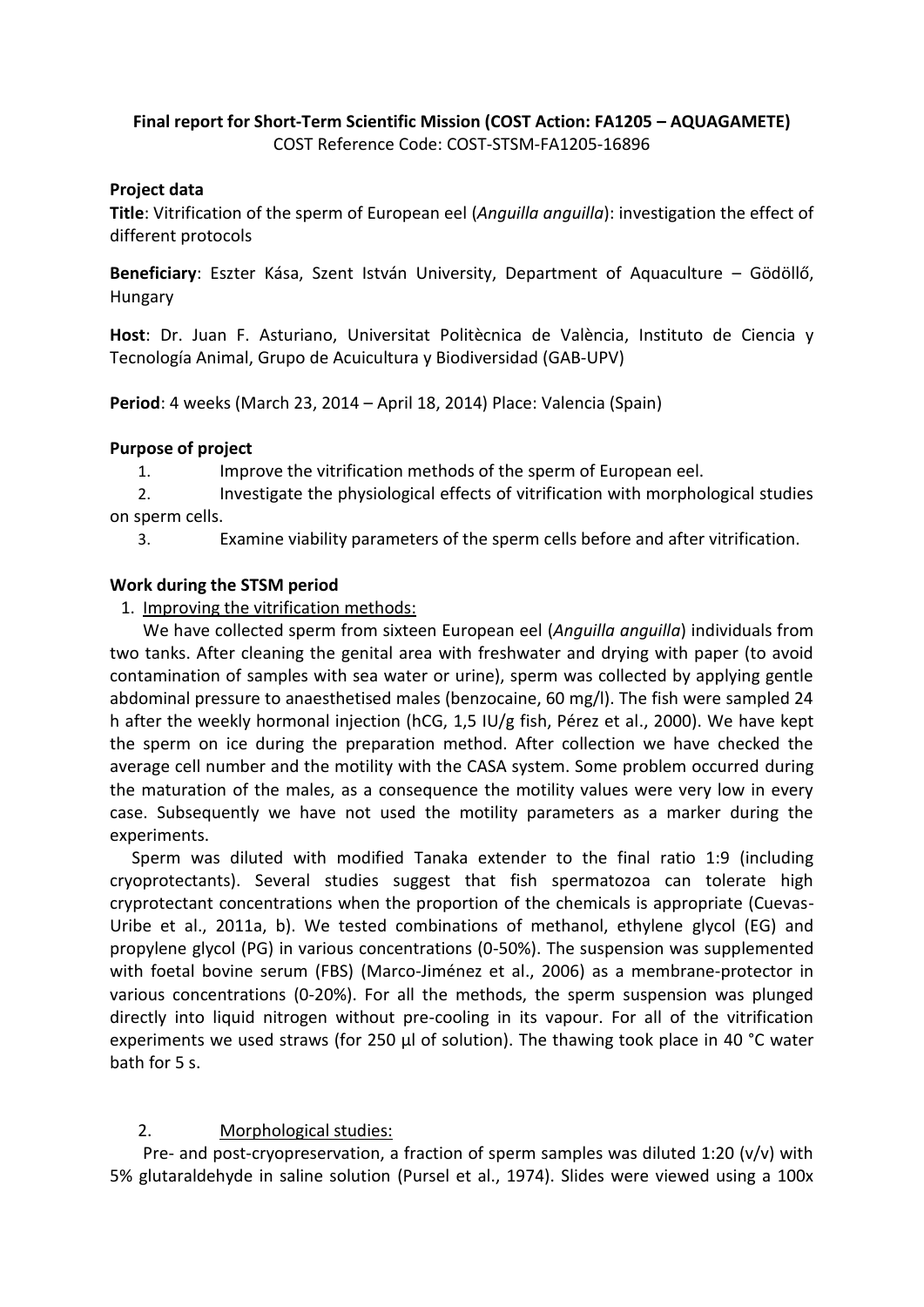negative phase contrast objective (Nikon Plan Fluor) on Eclipse E400 Nikon microscope. A Sony CCD-IRIS camera transferred the image. Sperm morphology was analysed using ASMA software (Sperm Class Analyzer,Proiser). In each sample 110 spermatozoa were analysed. The morphological parameters examined were head perimeter and area.

# 3. Viability analysis with fluorescence staining:

Live/Dead Sperm Viability Kit (SYBR Green/Propidium Iodide (PI), Invitrogen) was used to evaluate the viability of spermatozoa pre- and post-vitrification. The stock was pre-diluted (SYBR-1/100 in P1 medium PI-1/10 in P1 medium; Peñaranda et al., 2009), the diluted dyes were mixed at the following protocol: 5 µl SYBR, 5 µl PI, 500 µl P1, 1,5 µl sperm sample. After 20 min of incubation at room temprature in dark 100 spematozoa per sample were assessed in a Nikon Eclipse (E-400) microscope, using UV-2A filter. Spermatozoa were classified as dead when showed red fluorescence and alive in the case of green fluorescence.

## **Results**

1. Improving the vitrification methods:

According to the morphological and fluorescent staining studies, the most effective vitrification method was the treatment number 2, when the dilution ratio was 1:9 (10% sperm, 50% Tanaka solution, 10% methanol, 10% EG, 10% PG and 10% FBS). However, in future the repeating of the experiments is required on account of the motility problems. The viability after vitrification was only significantly decreased in the treatment number 3, when we used totally 50% cryoprotectants (Fig. 3.). Based on this, we can conclude that this high concentration of the alcohols is lethal for the cells. At the  $4<sup>th</sup>$  treatment group we used only FBS to protect the spermatozoa, in this case a significant decrease was observed both in head perimeter and area (Fig. 1 and 2). In conclusion the best dilution for the subsequent tests is the use of different cryoprotectants at the total concentration of 30%, and adding FBS as a membrane protector.

## 2. Morphological studies:

Compared to the fresh samples, the decrease of the head area and perimeter after the vitrification methods was significant only at the  $4<sup>th</sup>$  treatment, when cryoprotectants were not added to the freezing medium, only Tanaka solution and FBS as a membrane protector.

## 3. Viabilty analysis with fluorescence staining:

The decrease of the viability parameters was only significant at the treatment 3th, when the total cryoprotectant concentration was 50%. According to these data (morphological and viability studies) the best concentration is around 30% total cryoprotectant.

## **Future plan**

We would like to improve the vitrification methods and compare our ASMA and staining results with motility parameters. Finally we would like to use flow-cytometric system for counting the live/dead cells. If is it possible, I would like to visit the host laboratory again in this autumn.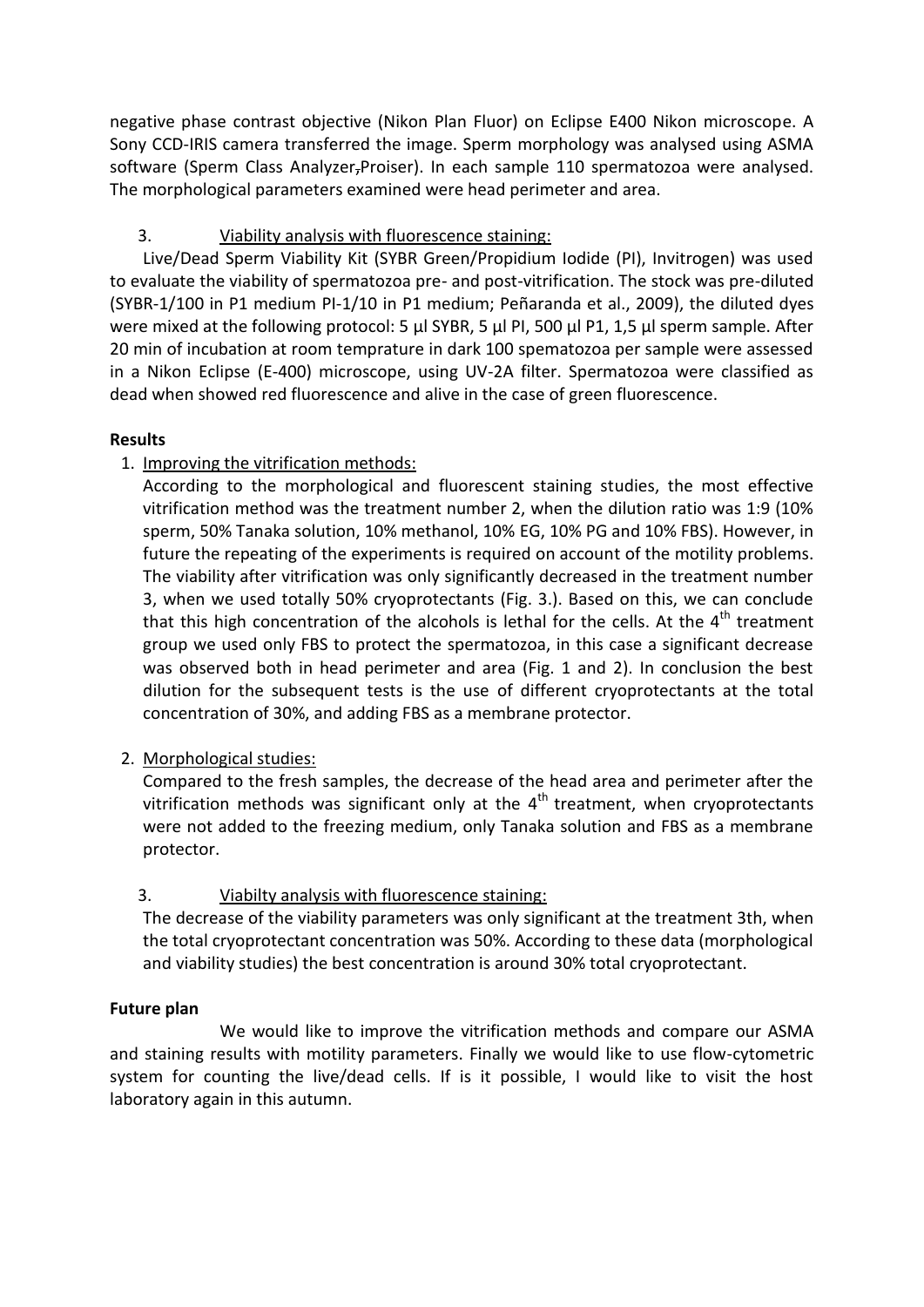

Fig. 1. Spermatozoa head area. 0=fresh sperm, 1=sperm vitrified with 10% methanol, 10% EG and 10% PG, 2= sperm vitrified with 10% methanol, 10% EG, 10% PG and 10% FBS, 3= sperm vitrified with 20% methanol, 20% EG, 10% PG and 10% FBS, 4=sperm vitrified with 20% FBS. Different letters mean significant differences (p<0,05).



Fig. 2. Spermatozoa head perimeter. 0=fresh sperm, 1=sperm vitrified with 10% methanol, 10% EG and 10% PG, 2= sperm vitrified with 10% methanol, 10% EG, 10% PG and 10% FBS, 3= sperm vitrified with 20% methanol, 20% EG, 10% PG and 10% FBS, 4=sperm vitrified with 20% FBS. Different letters mean significant differences (p<0,05).